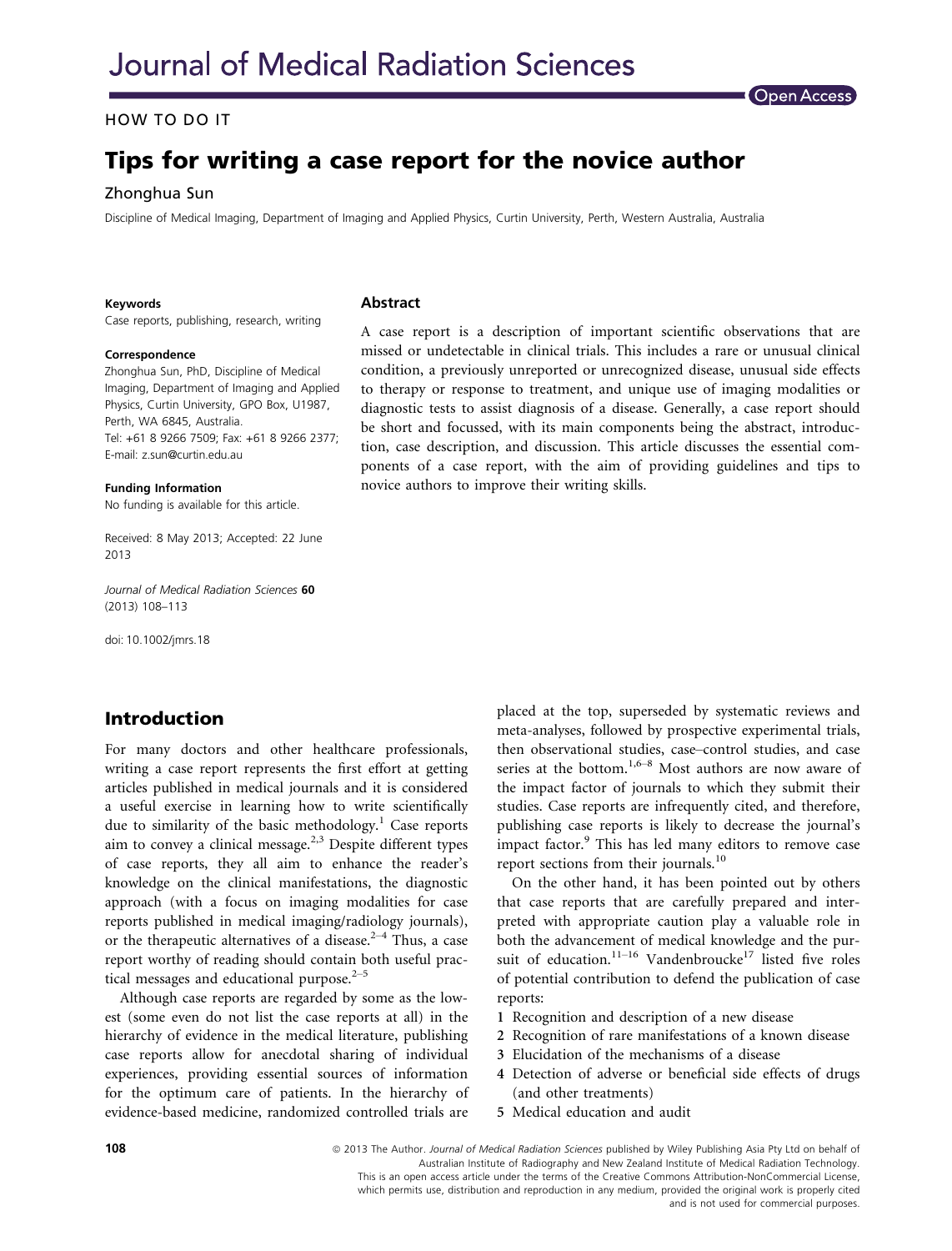Two main roles are recognized for case reports published in medical imaging and radiology journals: as sources of new knowledge and as important means for education and learning. The case report as a source of new knowledge refers to visualization of a new manifestation or finding, or clearer demonstration of a known feature of a disease, using a new imaging technology or an imaging method.<sup>18,19</sup> Figure 1 is an example showing 3D virtual endoscopy and the unique intraluminal views of the coronary lumen provided by this new visualization tool.<sup>18</sup> The case report as a means for teaching and learning can be manifested as publication of characteristic and instructive cases for educational features. An example is that British Journal of Radiology (BJR) used to publish six to seven case reports in its monthly issue; however, it has changed the format to publishing "Case of the Month" since May 2012. Educational value instead of extreme rarity is the main virtue of a case report worthy of publication.<sup>2,3</sup>

Writing a case report can be educational for the author as well as for potential readers.<sup>13</sup> Whether in the context of reporting something potentially new or presenting an instructive example of something well known, the author's first and most important task is to search and read extensively on the topic.<sup>20</sup> This article aims to provide guidance on the novice author for writing case reports. Although it is recognized that these guidelines and tips for writing case reports are insufficient for making a successful author, they do help inexperienced authors to exercise and develop basic skills needed in medical writing.

# The structure of the case report

Case reports are shorter than most other types of articles. Case reports should encompass the following five sections: an abstract, an introduction with a literature review, a description of the case report, a discussion that includes a detailed explanation of the literature review, and a brief summary of the case and a conclusion. $21,22$  Tables, figures, graphs, and illustrations comprise the supplementary parts and will enhance the case report's flow and clarity. Unlike original articles, case reports do not follow the usual IMRAD (introduction, methods, results, and



Figure 1. Multiplanar reformatted image showing the left coronary artery with coronary stent implanted (arrows) at the ostium of left main stem (A). Virtual endoscopy views of the proximal segment of left coronary artery (B), left anterior descending (C), and left circumflex (D). The internal wall of these coronary branches looks smooth on virtual endoscopy images with no sign of intraluminal irregularity. (Reprint with permission from Reference.18)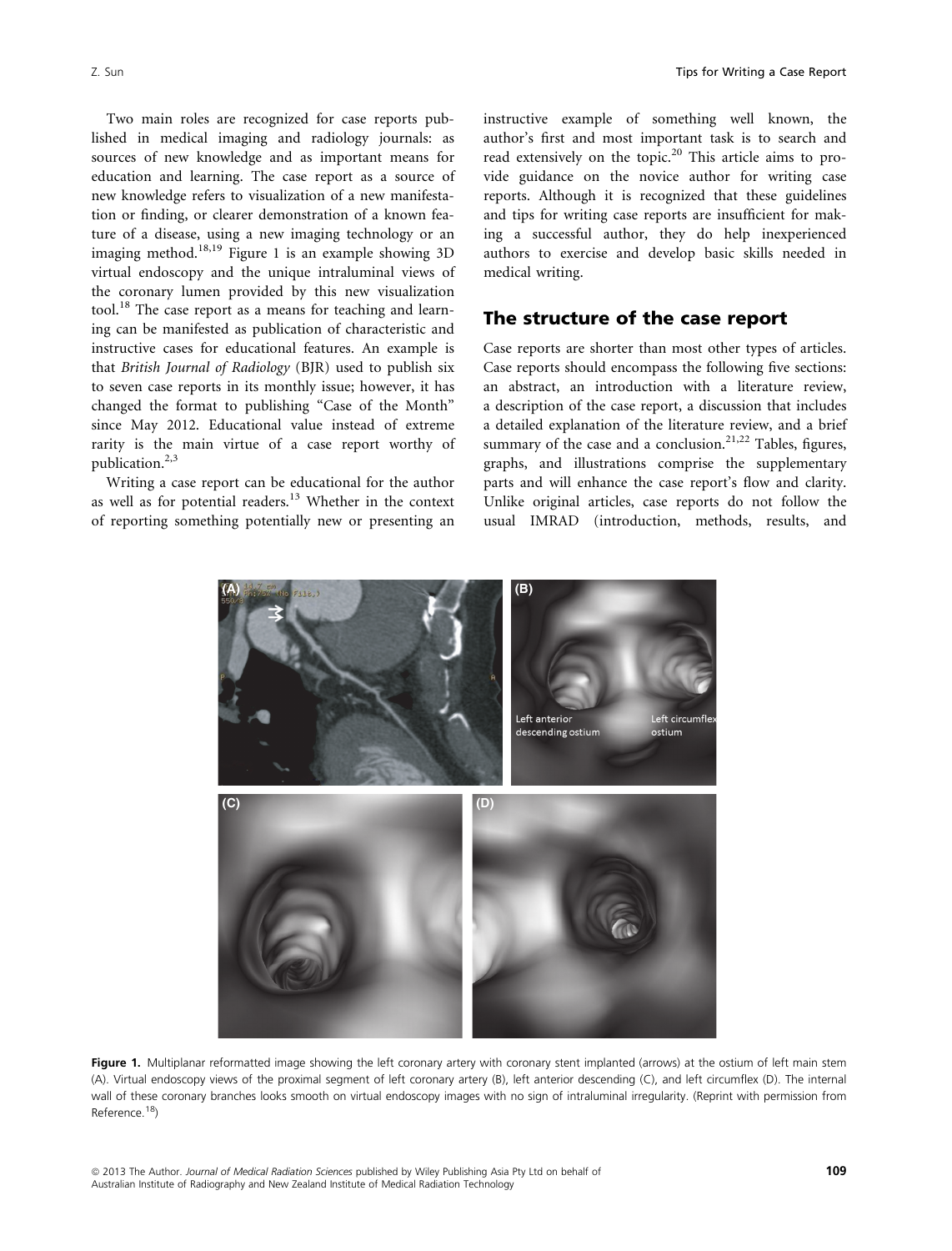|  |  |  |  |  |  |  | Table 1. A list of case reports published in BJR and JMIRO between 2012 and 2013. |  |  |  |  |  |  |  |  |  |
|--|--|--|--|--|--|--|-----------------------------------------------------------------------------------|--|--|--|--|--|--|--|--|--|
|--|--|--|--|--|--|--|-----------------------------------------------------------------------------------|--|--|--|--|--|--|--|--|--|

| British Journal of Radiology (BJR)                                      | Journal of Medical Imaging and Radiation Oncology (JMIRO)<br>Case of bilateral non-traumatic subperiosteal orbital haematomas |  |  |  |  |  |  |
|-------------------------------------------------------------------------|-------------------------------------------------------------------------------------------------------------------------------|--|--|--|--|--|--|
| Severe back pain and lower extremities<br>weakness in a young male      |                                                                                                                               |  |  |  |  |  |  |
| A painful forefoot mass                                                 | Spinal arachnoiditis as a consequence of aneurysm-related<br>subarachnoid haemorrhage                                         |  |  |  |  |  |  |
| An 85-year-old male with abdominal pain<br>and previous gastric surgery | IVC filter limb penetration of the caval wall during retroperitoneal<br>surgery/lymph node dissection                         |  |  |  |  |  |  |
| A right atrial mass – but where is it coming from?                      | Haemobilia $-$ a rare presentation of intrabiliary hydatid disease                                                            |  |  |  |  |  |  |
| An unusual case of duodenal beaking                                     | Pulmonary arteriovenous malformation: a rare anterior mediastinal mass                                                        |  |  |  |  |  |  |
| Cystic renal mass in a patient with previous Wilm's tumour              | Neuroimaging findings in acute ethylene glycol poisoning                                                                      |  |  |  |  |  |  |
| Can you diagnose this condition on plain radiography?                   | Inducible myocardial ischaemia diagnosed using computed tomography<br>dipyridamole stress myocardial perfusion technique      |  |  |  |  |  |  |
| Unsuspected cystic left upper quadrant mass                             | Partial anomalous pulmonary venous return in patients with<br>pulmonary hypertension                                          |  |  |  |  |  |  |
| An uncommon cause of abdominal pain following<br>blunt abdominal trauma | Uncommon pulmonary metastasis presenting as pulmonary infarction with<br>tumour emboli in two cases                           |  |  |  |  |  |  |
| "Primum non nocere" – first, do no harm                                 | Musculoskeletal CPD revision: cases from the New Zealand bone and<br>soft tissue tumour registry                              |  |  |  |  |  |  |
| An unusual incidental finding                                           |                                                                                                                               |  |  |  |  |  |  |

IVC, inferior vena cava; CPD, continuing professional development.

discussion) format of manuscript organization. As the format for case reports varies greatly among different journals, it is important for authors to read carefully and follow the target journal's instructions to authors.

#### The title

The title is the first component of a case report that will be read by readers. Therefore, it should be concise, informative, and relevant to the subject. The ideal title should attract the reader's attention and state the focus on a particular issue, without being too cumbersome or artificial.23 Redundant words such as "case reports" or "review of the literature" should be omitted, and ostentatious words such as "unique case" or "first report of" should be avoided.<sup>1,5</sup> Table 1 lists the titles of case reports that were published in BJR (British Journal of Radiology) and JMIRO (Journal of Medical Imaging and Radiation Oncology) between 2012 and 2013.

#### The abstract

Like other types of articles, it is necessary to include a short summary that gives an overall idea about the content of the case report. The abstract is usually quite brief and generally shorter than that for other types of articles, and it typically has a word limit of 100 words or less. The abstract should be unstructured, pose the clinical question or diagnostic problem, and provide essential information which allows for easier retrieval from electronic database

and helps researchers determine their levels of interest in the case report.<sup>5</sup>

#### The introduction

The introduction should be concise and immediately attract the attention and interest of the reader. The introduction should provide background information on why the case is worth reading and publishing, and provides an explanation of the focus of the case report, for example: "We present/report a case of …." Merit of the case report needs to be explained in light of the previous literature, thus, a focussed comprehensive literature review is required to corroborate the author's claim in this section. The author should bear in mind that a more detailed literature review belongs to the discussion, although critical evaluation of the literature is still required.<sup>5</sup> For some journals, such as BJR (case of the month), there is no Introduction section and the body of the case reports starts immediately with a description of the case.

#### The case description/summary

The case description or summary is the focus of the case report. The case is best presented in chronological order and in enough detail for the reader to establish his or her own conclusions about the case's validity.<sup>5,21</sup> The current medical condition and medical history, including relevant family history, should be clearly described in chronological order, typically comprising clinical history, physical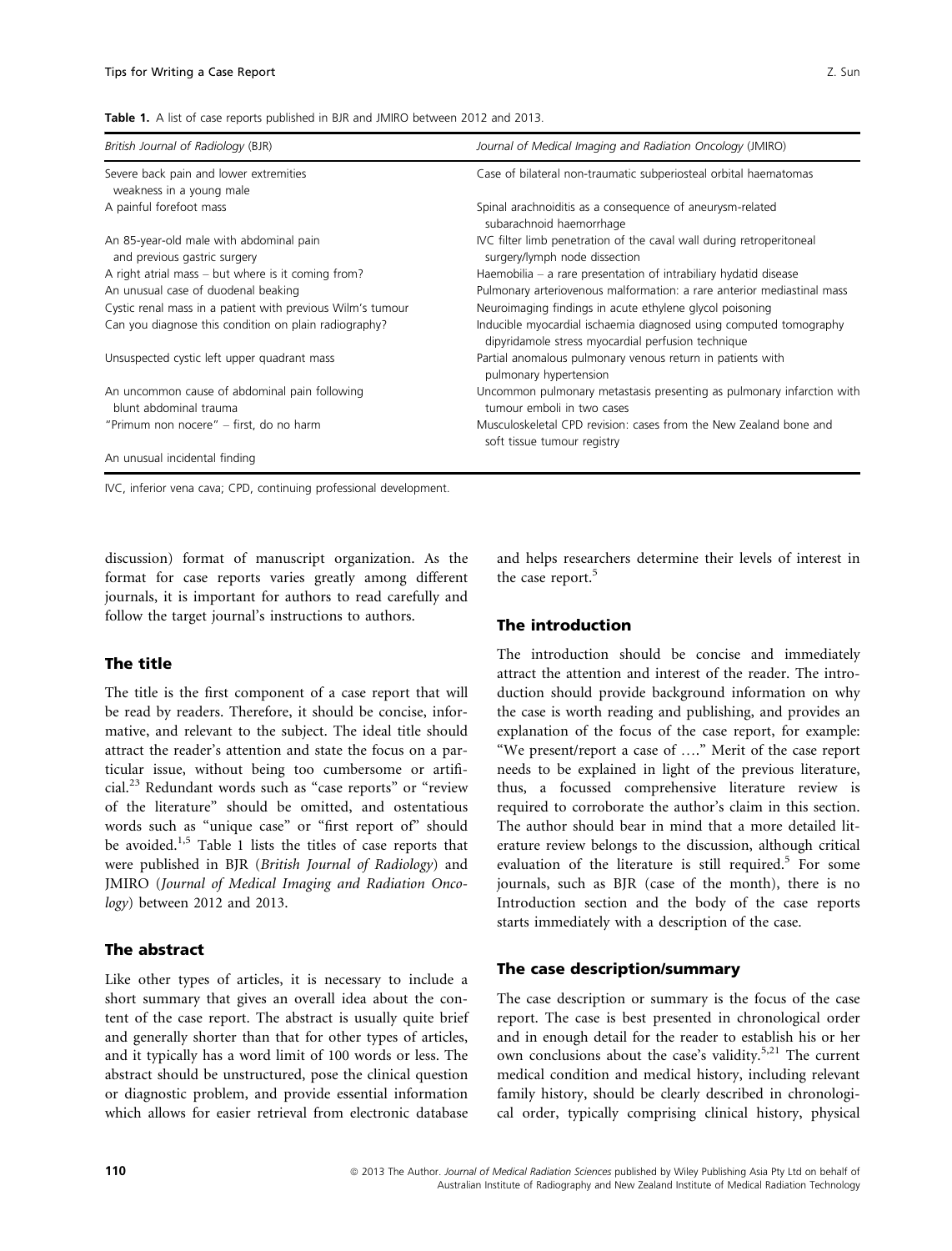examination findings, investigative results, including imaging and laboratory results, differential diagnosis, management, follow-up, and final diagnosis.<sup>1,24</sup> The following paragraph is an example of describing the patient's history:

A 34-year-old female was admitted to the outpatient department due to an increasing lump on the right thigh, which she stated as having been present for 5 years. A painful feeling sometimes occurred in the right upper leg. There was no complaint of lower limb weakness, no history of trauma and the patient was otherwise in good health. On physical examination, a deep seated round mass was detected and located on the right thigh with a size of  $25 \times 25 \times 15$  cm, showing hard consistency and non-mobile features (Fig. 2A).<sup>25</sup>



All important negative findings should also be provided. The author's own interpretation or inferences should be avoided in the body of a case report. Tables/ figures should be used to reveal chronological findings or to compare observations using different methods. The following paragraph is another example on the detailed description of using different methods both imaging and diagnostic:

Radiographs showed a bulge soft tissue mass in the right lower thigh having predominantly radiolucent density with multiple chondroid matrix of calcification (Fig. 2B), but the bone cortex is still intact. An MRI was obtained to further define the extent and nature of the lesion, confirming heterogeneous soft tissue mass in the anterior compartment of the muscle of the right lower thigh which mostly consisted of fat tissue, thick septation and some nodular non-adipose components. T2-weighted images through the tumour demonstrated high signal intensity comparable with the signal intensity of fat. Fat-suppressed T2-weighted images through the distal part of the tumour showed suppression of the signal through the central fatty components and lobular high signal intensity component at the peripheral rim.<sup>25</sup>

In particular, figures need a brief but clear description. In the case of surgery and pathology specimens, the author is advised to provide a comprehensive summary of the surgical procedure and detailed pathologist's report.5,25 The following paragraph is an excerpt from the case report published in the Australasian Medical Journal (AMJ):

The patient was admitted to the surgical ward with preparation for open surgery. The abdomen was opened through the site of the previous incision, and an abscess was observed and drained. A hole was detected in the peritoneal fascia. The anterior duodenum was oedematous and thickened with coverage of fibrin. A small perforated duodenal ulcer was seen. Graham patch procedure was performed to repair the perforated duodenal ulcer with two drains put in place and then the abdomen was closed. The patient was managed with intravenous fluids, as well as analgesics and antibiotics.<sup>26</sup>

It is worth noting that patient confidentiality must be preserved. Patient demographics such as age and gender, and occasionally, race and occupation are referred to in the first sentence. In order to reduce the possibility of identifying the patient, the patient's initials, date of birth, and other identifiers such as hospital number must not be used.

## The discussion

The discussion is the most important section of the case report. The discussion serves to summarize and interpret

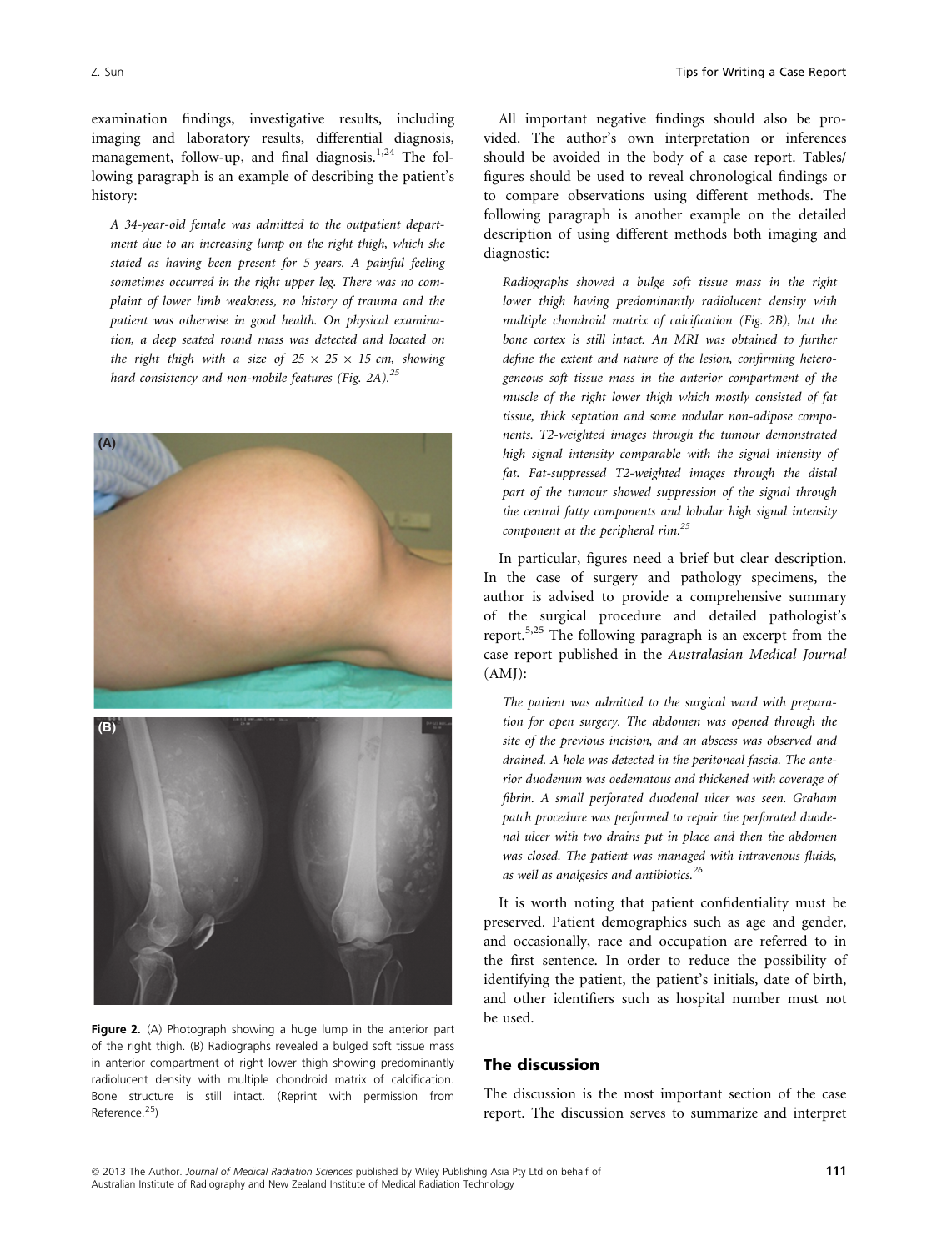the key findings of the case report, to contrast the case report with what is already known in the literature and justify its uniqueness, to derive new knowledge and applicability to practice, and to draw clinically useful conclusions.<sup>2,21</sup> In comparing the new case with prior knowledge, the author should briefly summarize the published literature and show in what aspect the present case differs from those previously published, and thus deserves to be read and published. The discussion section of a case report is not designed to provide a comprehensive literature review and citation of all references; therefore, all the references cited should be critically evaluated.

Any limitations of the case should be stated and the significance of each limitation described. The value that the case adds to the current literature should be highlighted, so should the lessons that may be learnt from the case presented, especially if new recommendations for patient diagnosis (with use of an imaging modality) or management, could be put forward.<sup>2,5,21</sup> The following paragraph is an excerpt from a case report with regard to the concluding statement in the discussion:

This case report highlights the importance of using CT in making accurate diagnosis in patients with abdominal pain due to suspected GI tract perforation. In particular, appropriate selection of CT scanning protocol, such as with oral contrast administration is necessary to ensure timely diagnosis and improve patient management.<sup>26</sup>

In the last paragraph, the author should provide the main conclusion of the case report based on the evidence reviewed in the discussion section. A concise statement of the lesson to be learnt from the case could be stated with justifiable evidence-based recommendations. This section should be concise and not exceed one paragraph.<sup>14,21</sup>

### The references

The references listed at the end of the case report should be carefully chosen by virtue of their relevance. References should provide additional information for readers interested in more detail than can be found in the case report, and they should support any specific points highlighted.<sup>14</sup> Some journals restrict the number of references to no more than 15 for a case report.

# Conclusion

A case report will not have as much potential impact on the clinical practice of healthcare as randomized controlled trials or other research articles. However, case reports provide valuable sources of new and unusual information for clinicians to share their anecdotal experiences with individual cases, make others aware of unusual

|                                | <b>Table 2.</b> Checklist for writing case reports (based on advice in exist- |  |  |  |  |  |
|--------------------------------|-------------------------------------------------------------------------------|--|--|--|--|--|
| ing literature). <sup>27</sup> |                                                                               |  |  |  |  |  |

| Title      |                                                                                                                        |
|------------|------------------------------------------------------------------------------------------------------------------------|
|            | Should be brief and informative.                                                                                       |
| Abstract   |                                                                                                                        |
|            | Should facilitate retrieval with electronic searching.                                                                 |
|            | Has a word limit of 100 words or less.                                                                                 |
|            | Introduction                                                                                                           |
|            | Should be concise and attract the reader's attention.                                                                  |
|            | Describe the uniqueness of the case and how the case contributes<br>to the existing literature.                        |
|            | Is the message new and relevant to the medical imaging specialists?                                                    |
|            | Case report                                                                                                            |
|            | Clearly describe the current medical condition and medical history<br>in chronological order.                          |
|            | Provide details of the clinical presentation and examinations,                                                         |
|            | including those from imaging and laboratory studies.                                                                   |
|            | Describe the treatments, follow-up, and final diagnosis adequately.                                                    |
| Discussion |                                                                                                                        |
|            | Summarize the essential features and compare the case<br>report with the literature.                                   |
|            | Explain the rationale for reporting the case.                                                                          |
|            | State the lessons/experiences that may be learnt from the case<br>report, and how things can be managed differently in |
|            | a similar situation/case.                                                                                              |
| References |                                                                                                                        |
|            | Should be relevant to the topic.                                                                                       |
|            | Limited to less than 15.                                                                                               |
|            | Figures and tables                                                                                                     |
|            | Limited to one table, and two to three figures.                                                                        |
|            | Illustrations should be effective                                                                                      |

presentations or complications, and deliver the educational and teaching message. Well-written and appropriately structured case reports with meticulous attention to the very minute details will contribute to the medical literature and can still enrich our knowledge in today's evidence-based medical world. Table 2 provides the suggested checklist for reporting case reports. Guidelines and tips for writing case reports are not enough for becoming a successful author; however, they are considered helpful for inexperienced or novice authors to exercise and improve their skills needed in medical writing.

# Conflict of Interest

None declared.

#### References

- 1. Peh WCG, Ng KH. Writing a case report. Singapore Med J 2010; 51: 10–4.
- 2. Chelvarajah R, Bycroft J. Writing and publishing case reports: The road to success. Acta Neurochir (Wien) 2004; 146: 313–6.
- 3. Alwi I. Tips and tricks to make case report. Acta Med Indones 2007; 39: 96–8.